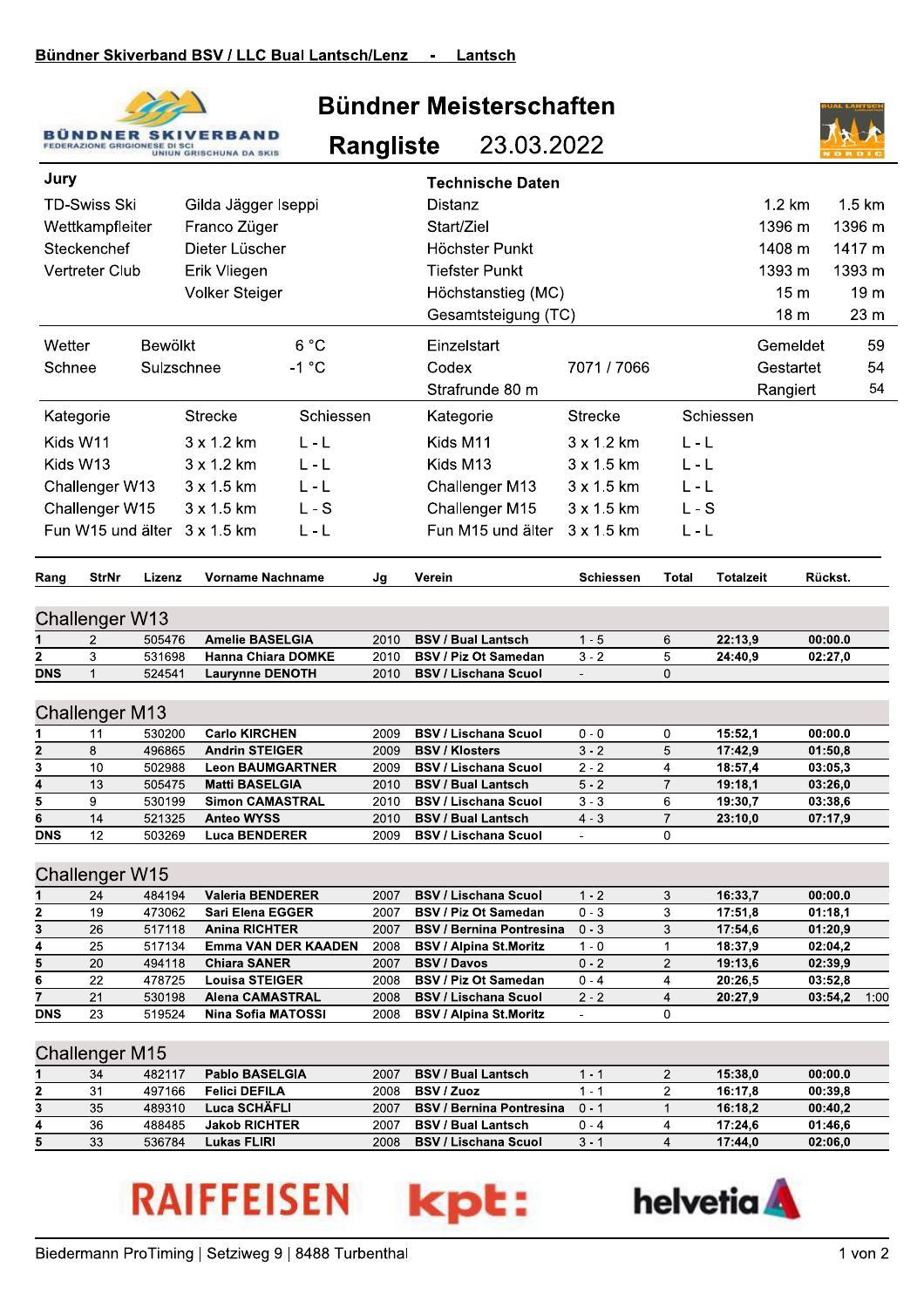## Ründner Skiverhand RSV / I I C Rual Lantsch/Lenz **Lantech**

|                         | StrNr | Lizenz                   | <b>DUITURE ONIVERSITY DOV / LLC DUAL LATISCH/LETIZ</b><br>Vorname Nachname |      | Lantsun<br>Verein             | <b>Schiessen</b> | Total          | <b>Totalzeit</b> | Rückst. |  |
|-------------------------|-------|--------------------------|----------------------------------------------------------------------------|------|-------------------------------|------------------|----------------|------------------|---------|--|
| Rang                    |       |                          |                                                                            | Jg   |                               |                  |                |                  |         |  |
| 6                       | 32    | 486986                   | <b>Maël WYSS</b>                                                           | 2008 | <b>BSV / Bual Lantsch</b>     | $1 - 2$          | 3              | 19:03,7          | 03:25,7 |  |
|                         |       |                          |                                                                            |      |                               |                  |                |                  |         |  |
|                         |       | <b>Ausser Konkurrenz</b> |                                                                            |      |                               |                  |                |                  |         |  |
|                         | 59    | 486985                   | Jonin WYSS                                                                 | 2004 | <b>BSV / Bual Lantsch</b>     | $3 - 2$          | 5              | 16:19,4          | 00:00.0 |  |
| 1                       | 60    | 460881                   | <b>Maëline TRIPONEZ</b>                                                    | 2006 | SROM / Vallée de Joux         | $3 - 2$          | 5              | 19:57,6          | 00:00.0 |  |
|                         |       |                          |                                                                            |      |                               |                  |                |                  |         |  |
| Kids W11                |       |                          |                                                                            |      |                               |                  |                |                  |         |  |
| 1                       | 109   | 506671                   | <b>Pinelopi STAMATAKI</b>                                                  | 2011 | <b>BSV / Piz Ot Samedan</b>   | $0 - 0$          | 0              | 16:49,9          | 00:00.0 |  |
| 2                       | 105   | 514812                   | <b>Seraina STEIGER</b>                                                     | 2011 | <b>BSV / Klosters</b>         | $0 - 2$          | 2              | 17:48,2          | 00:58,3 |  |
| $\overline{\mathbf{3}}$ | 102   |                          | <b>Leila BRASSER</b>                                                       | 2011 | <b>BSV / Piz Ot Samedan</b>   | $1 - 0$          | $\mathbf{1}$   | 18:14,2          | 01:24,3 |  |
| 4                       | 104   | 527599                   | Anja BERNI                                                                 | 2012 | <b>BSV / Alpina St.Moritz</b> | $0 - 0$          | 0              | 19:39,7          | 02:49,8 |  |
| 5                       | 107   |                          | <b>Selina HERWIG</b>                                                       | 2011 | <b>BSV / Bual Lantsch</b>     | $2 - 2$          | $\overline{4}$ | 21:57,6          | 05:07,7 |  |
| 6                       | 106   | 537830                   | Emma Fanni TRABOLD                                                         | 2012 | <b>BSV / Alpina St.Moritz</b> | $2 - 0$          | $\overline{2}$ | 22:57.8          | 06:07.9 |  |
| $\overline{7}$          | 108   | 537551                   | <b>Valentina Elisa REDAELLI</b>                                            | 2013 | <b>BSV / Klosters</b>         | $3 - 2$          | 5              | 24:09,5          | 07:19,6 |  |
| 8                       | 101   |                          | <b>Linda Maria CADISCH</b>                                                 | 2012 | <b>BSV / Alpina St.Moritz</b> | $2 - 0$          | $\overline{c}$ | 24:12,0          | 07:22,1 |  |
| 9                       | 103   | 535340                   | <b>Anna MEIERHOFER</b>                                                     | 2012 | <b>BSV / Alpina St.Moritz</b> | $3 - 4$          | $\overline{7}$ | 31:25,0          | 14:35,1 |  |
|                         |       |                          |                                                                            |      |                               |                  |                |                  |         |  |
| Kids M11                |       |                          |                                                                            |      |                               |                  |                |                  |         |  |
| 1                       | 128   | 522540                   | <b>Gisep DEFILA</b>                                                        | 2011 | <b>BSV / Zuoz</b>             | $0 - 3$          | 3              | 17:03,9          | 00:00.0 |  |
| 2                       | 130   | 539867                   | <b>Sven DOLF</b>                                                           | 2011 | <b>BSV / Bual Lantsch</b>     | $1 - 0$          | $\mathbf{1}$   | 17:21,4          | 00:17,5 |  |
| $\overline{\mathbf{3}}$ | 120   |                          | <b>Finn DERMON</b>                                                         | 2013 | LSV / Triesen FL              | $2 - 2$          | $\overline{4}$ | 17:53,6          | 00:49,7 |  |
| 4                       | 119   | 516075                   | <b>Noah CARRILLO</b>                                                       | 2012 | <b>BSV / Klosters</b>         | $1 - 1$          | $\overline{2}$ | 17:55,7          | 00:51,8 |  |
| 5                       | 131   | 522539                   | <b>Burtel DEFILA</b>                                                       | 2011 | <b>BSV / Zuoz</b>             | $1 - 2$          | 3              | 18:33,5          | 01:29,6 |  |
| $\overline{\mathbf{6}}$ | 121   |                          | Nicolas SCHLÄPFER                                                          | 2011 | <b>BSV / Piz Ot Samedan</b>   | $3 - 2$          | 5              | 19:38,5          | 02:34,6 |  |
| $\overline{7}$          | 124   | 530208                   | <b>Alessandro BENDERER</b>                                                 | 2012 | <b>BSV / Lischana Scuol</b>   | $2 - 1$          | 3              | 20:21,8          | 03:17,9 |  |
| 8                       | 126   |                          | <b>Carlo BROT</b>                                                          | 2011 | <b>BSV / Bual Lantsch</b>     | $3 - 2$          | 5              | 20:40,0          | 03:36,1 |  |
| 9                       | 133   | 522245                   | Jon Andrea NICCA                                                           | 2011 | <b>BSV / Klosters</b>         | $4 - 4$          | 8              | 20:48,3          | 03:44,4 |  |
| 10                      | 125   |                          | <b>Albert William RÜEDI</b>                                                | 2013 | <b>BSV / Klosters</b>         | $2 - 1$          | 3              | 21:11,1          | 04:07,2 |  |
| 11                      | 132   | 547029                   | <b>Finn ROSSEL</b>                                                         | 2011 | <b>BSV / Alpina St.Moritz</b> | $2 - 2$          | $\overline{4}$ | 21:34,6          | 04:30,7 |  |
| 12                      | 123   |                          | <b>Leonardo GISTON</b>                                                     | 2012 | <b>BSV / Piz Ot Samedan</b>   | $2 - 2$          | 4              | 21:59,3          | 04:55,4 |  |
| 13                      | 129   |                          | <b>Benjamin UEHLI</b>                                                      | 2013 | <b>BSV / Trin</b>             | $4 - 1$          | 5              | 22:17,0          | 05:13,1 |  |
| 14                      | 122   | 547026                   | <b>Leandro HUNKELER</b>                                                    | 2012 | <b>BSV / Alpina St.Moritz</b> | $0 - 0$          | $\mathbf{0}$   | 23:01,7          | 05:57,8 |  |
| $\overline{15}$         | 117   |                          | <b>Franco BROT</b>                                                         | 2013 | <b>BSV / Bual Lantsch</b>     | $3 - 4$          | $\overline{7}$ | 23:24,7          | 06:20,8 |  |
| 16                      | 134   |                          | <b>Max Bruno JANOWSKI</b>                                                  | 2012 | <b>BSV / Klosters</b>         | $3 - 1$          | $\overline{4}$ | 23:31,0          | 06:27,1 |  |
| 17                      | 127   | 535339                   | <b>Nico MARCHESI</b>                                                       | 2011 | <b>BSV / Alpina St.Moritz</b> | $4 - 3$          | $\overline{7}$ | 23:39,5          | 06:35,6 |  |
| <b>DNS</b>              | 118   |                          | <b>Miro MAISSEN</b>                                                        | 2013 | <b>BSV / Klosters</b>         | $\blacksquare$   | 0              |                  |         |  |
|                         |       |                          |                                                                            |      |                               |                  |                |                  |         |  |
| Kids W13                |       |                          |                                                                            |      |                               |                  |                |                  |         |  |
| 1                       | 142   | 506309                   | <b>Helena RICHTER</b>                                                      | 2010 | <b>BSV / Trin</b>             | $2 - 2$          | 4              | 17:39,2          | 00:00.0 |  |
| $\overline{\mathbf{2}}$ | 144   | 519501                   | <b>Vera BERNI</b>                                                          | 2010 | <b>BSV / Alpina St.Moritz</b> | $1 - 0$          | $\mathbf{1}$   | 18:51,7          | 01:12,5 |  |
| $\overline{\mathbf{3}}$ | 143   | 547027                   | <b>Eléonore HUNKELER</b>                                                   | 2010 | <b>BSV / Alpina St.Moritz</b> | $4 - 0$          | 4              | 21:50,0          | 04:10,8 |  |
|                         |       |                          |                                                                            |      |                               |                  |                |                  |         |  |
| Fun M15 und älter       |       |                          |                                                                            |      |                               |                  |                |                  |         |  |
|                         |       |                          |                                                                            |      |                               |                  |                |                  |         |  |
|                         | 148   | 11540                    | <b>Nicola DEFILA</b><br><b>Marcel ZÜRCHER</b>                              | 1972 | <b>BSV / Zuoz</b>             | $2 - 0$          | $\overline{2}$ | 13:58,4          | 00:00.0 |  |
| 2                       | 150   |                          |                                                                            | 1963 | <b>BSV / Klosters</b>         | $4 - 1$          | 5              | 18:07,2          | 04:08,8 |  |
| <b>DNS</b>              | 149   |                          | <b>Flurin DERMON</b>                                                       | 1986 | LSV / Triesen FL              | $\blacksquare$   | 0              |                  |         |  |

Art 3.1.10a Nicht gelaufene Strafrunden. Startnummer 21